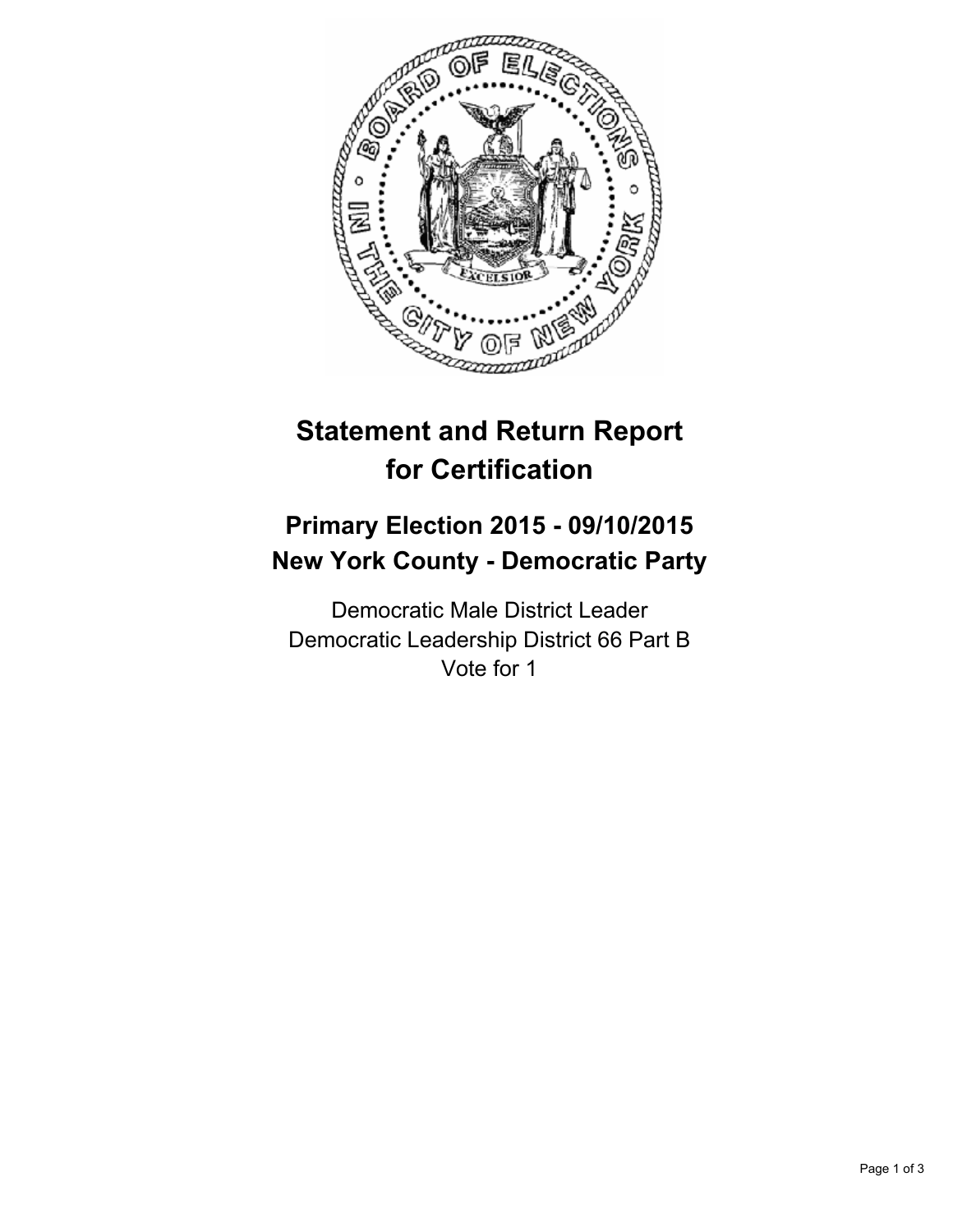

## **Assembly District 66**

| <b>PUBLIC COUNTER</b>                                    | 1,260 |
|----------------------------------------------------------|-------|
| ABSENTEE/MILITARY                                        | 71    |
| <b>AFFIDAVIT</b>                                         | 9     |
| <b>Total Ballots</b>                                     | 1,340 |
| Less - Inapplicable Federal/Special Presidential Ballots | 0     |
| <b>Total Applicable Ballots</b>                          | 1,340 |
| JOHN R. SCOTT                                            | 397   |
| <b>DENNIS J. GAULT</b>                                   | 861   |
| DONALD TRUMP (WRITE-IN)                                  |       |
| JEFF EHRLICH (WRITE-IN)                                  |       |
| JEFF LICHSTEIN (WRITE-IN)                                |       |
| JONATHAN LEVINE (WRITE-IN)                               |       |
| PETER MITCHELL (WRITE-IN)                                |       |
| RAJ BOYLE (WRITE-IN)                                     | 1     |
| UNATTRIBUTABLE WRITE-IN (WRITE-IN)                       |       |
| <b>Total Votes</b>                                       | 1,265 |
| Unrecorded                                               | 75    |